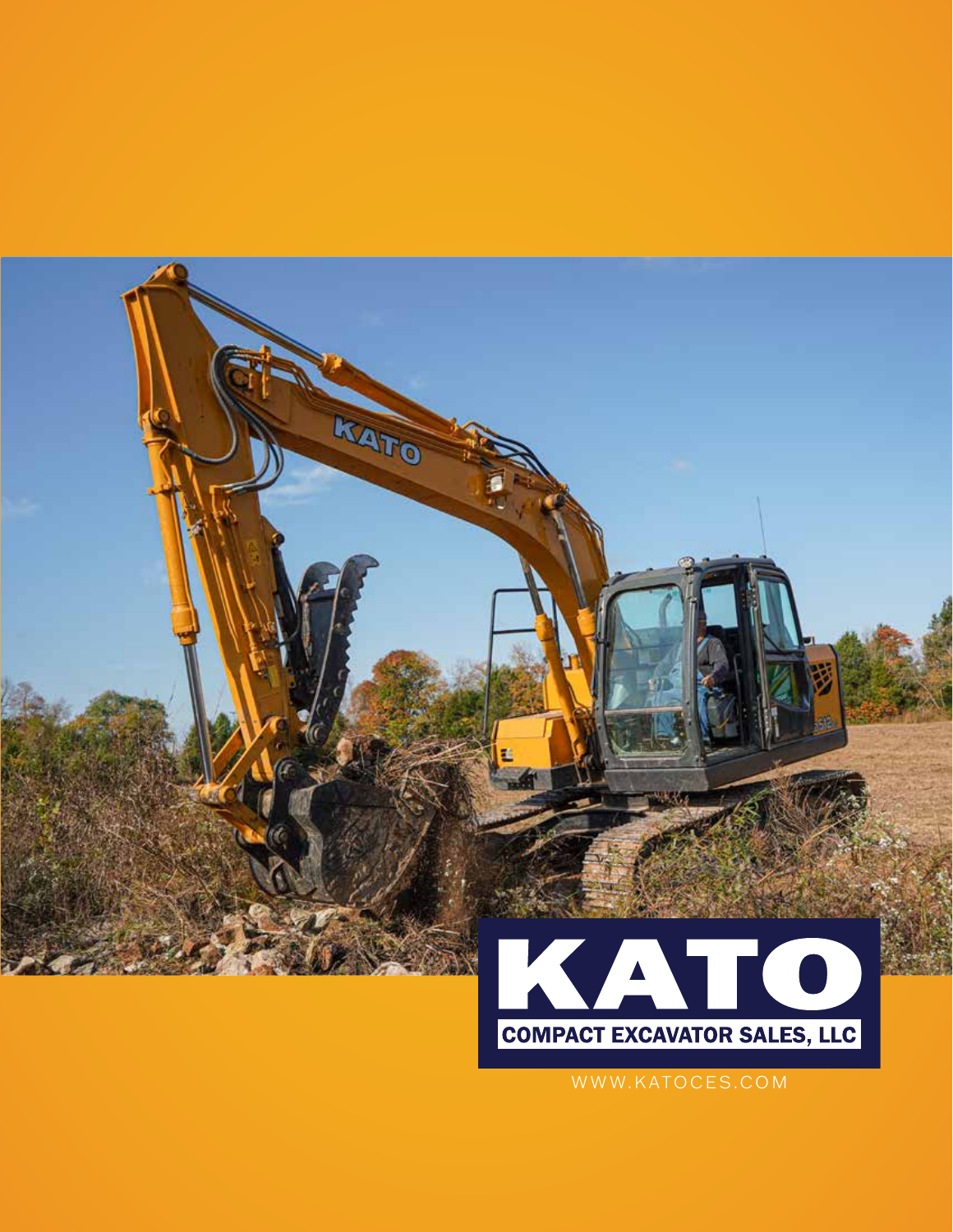#### BATTERY & ELECTRIC EXCAVATORS

The first and the finest: you have game changers in your fleet working inside or out with the CES 9VXB, 17VXB, 9VXE, and 17VXE. Battery and electricpowered mini excavators come standard with all the features as their diesel counterparts.

380

| <b>BATTERY &amp;</b><br><b>ELECTRIC</b> |           | <b>9vxb 17vxb 9vxe 17vxe</b> |            |                  |
|-----------------------------------------|-----------|------------------------------|------------|------------------|
| OPERATING WT 2,375 lbs.                 |           | 3,915 lbs.                   | 2,060 lbs. | 3,583 lbs.       |
| DIGGING FORCE 2,360 lbs.                |           | 5,447 lbs.                   | 2,360 lbs. | 5,447 lbs.       |
| <b>DIGGING DEPTH</b>                    | 5'2''     | $7'$ O"                      | 5'2''      | $7'$ $\bigcap$ " |
| AUX. HYDRAULICS                         | $2.9$ gpm | $7.7$ gpm                    | $2.9$ gpm  | $7.7$ gpm        |

Ans

CES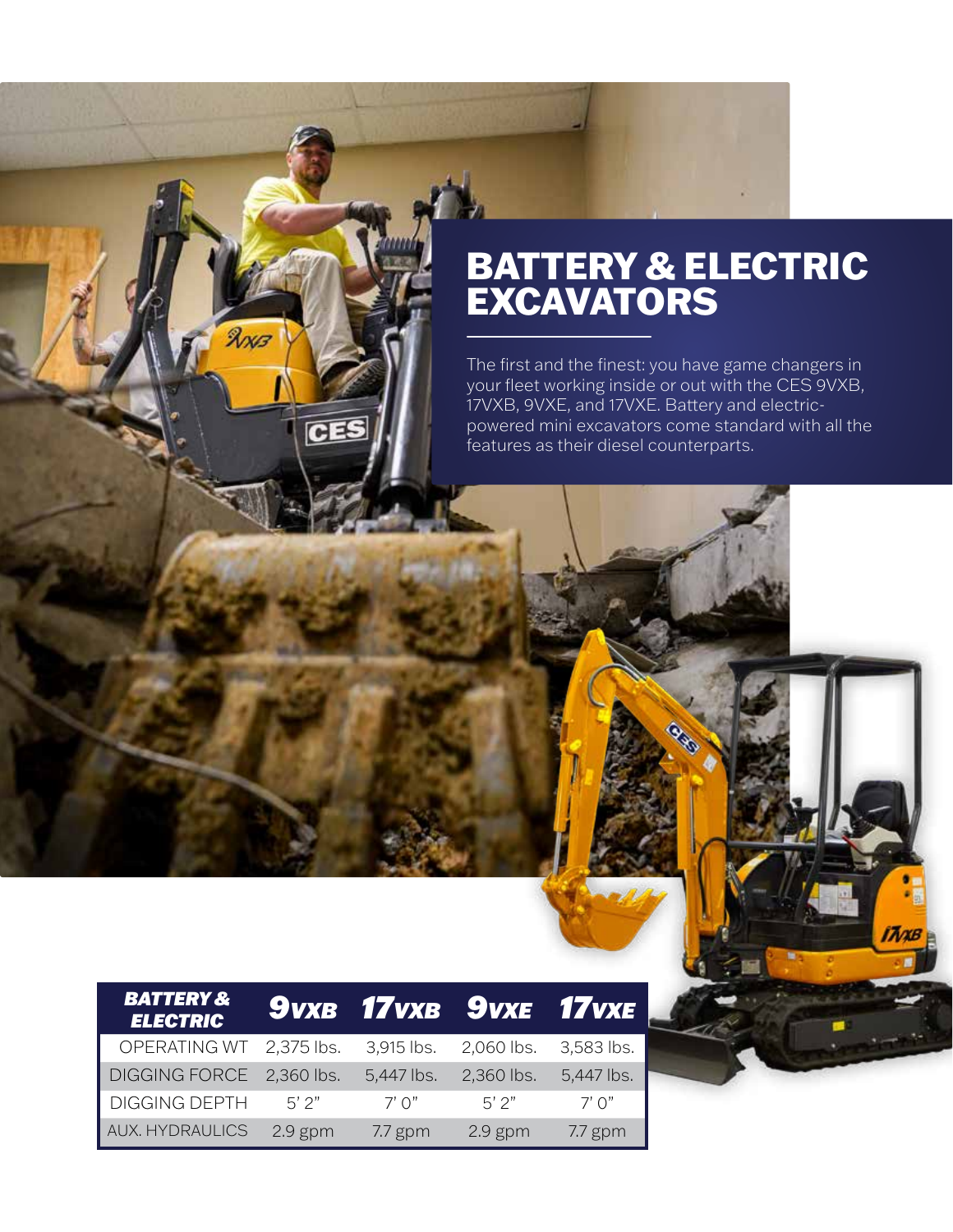#### CONVENTIONAL WISDOM: N4 SERIES EXCAVATORS

The standard of power and reliability, KATO's class-leading conventional tail-swing excavators deliver when you need it most.

The large counter-weight, powerful 64 hp Yanmar engine, and nearly 30 gallons per minute of auxiliary hydraulic flow makes the 55N4 one of the strongest 12,000 lb.-class excavators available anywhere.

| <b>N4 SERIES</b>       | <b>35N4</b>                    | <b>55N4</b> |
|------------------------|--------------------------------|-------------|
| OPERATING WT.          | 7,979 lbs.                     | 12,447 lbs. |
| <b>DIGGING FORCE</b>   | 7,662 lbs.                     | 11,071 lbs. |
| <b>DIGGING DEPTH</b>   | 10'4''                         | 12' 8''     |
| <b>AUX. HYDRAULICS</b> | 16 gpm                         | 29.7 gpm    |
|                        | ENGINE 23hp Yanmar 64hp Yanmar |             |

RUNTIN

 $<sub>050</sub>$ </sub>

## THE *ALL-NEW* ZERO TAIL-SWING V5

VFIVE

KATO

KATO's all-new V5 line of zero-tail swing miniexcavators builds on KATO's long record of excellence in durability, quality, efficiency & exceptional value.

Maximize utility and flexibility with the 35V5's standardequipment expandable-tracks and optional Extend-a-Hoe Slide Arm.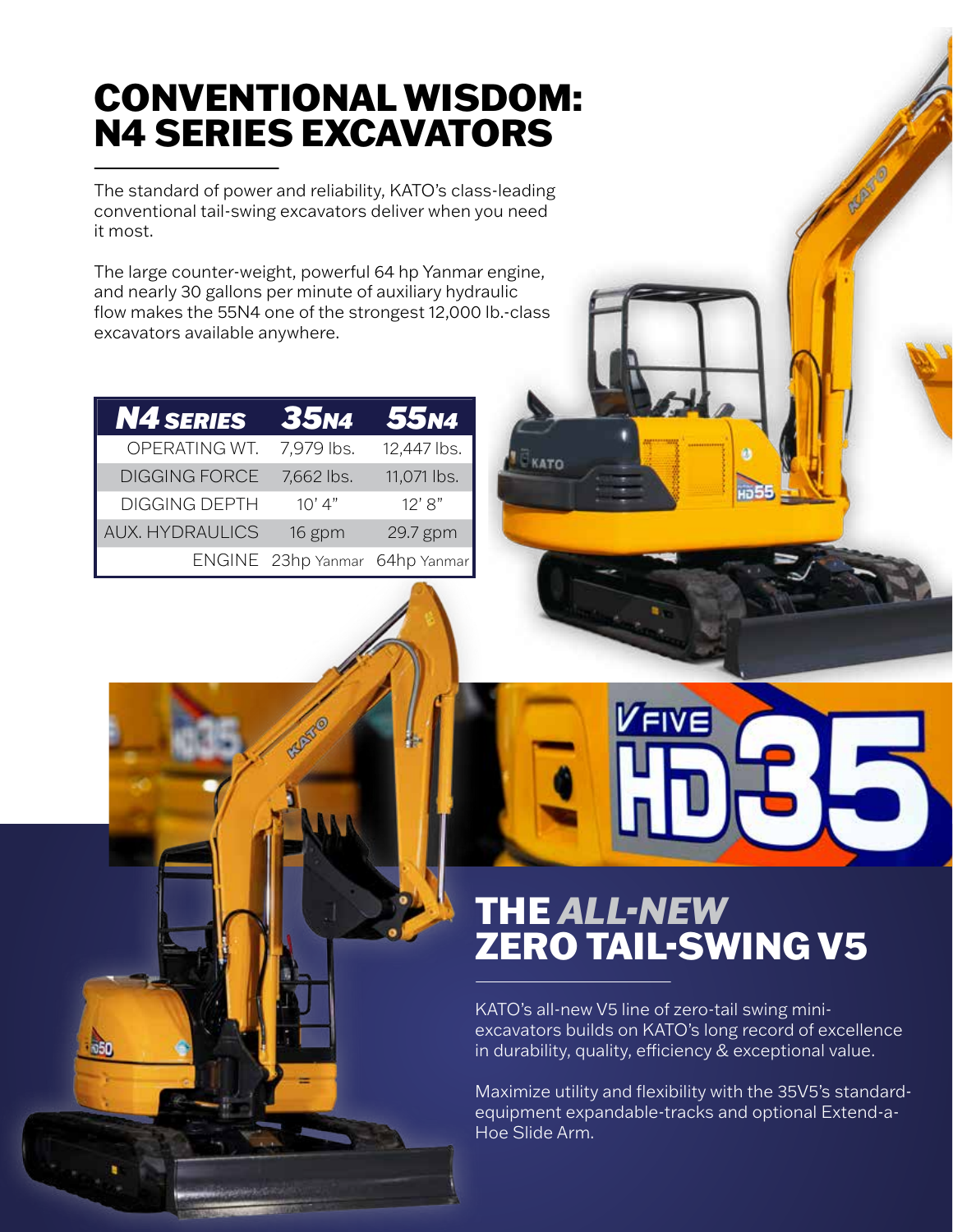#### UNMATCHED **SERVICE**

Since 1994, Compact Excavator Sales has been distributing the highest quality equipment throughout North and South America. Family owned and operated by Mike and Markie Smith, the company has always prided itself on outstanding service, quality, and customer satisfaction for over 25 years. As a family-owned business, we don't answer to a board or corporate shareholders. Our only goal is to provide you with the finest equipment and to keep it running smoothly and safely. Our record of service is second to none.

Whether it is one machine, or a whole fleet, Compact Excavator Sales has cemented a reputation for excellence, integrity and unparalleled customer service for our dealers and end users.



| V5 SERIES 17v5 25v5 30v5 35v5 50v5 60v5 85v5 |            |                         |             |             |             |             |             |
|----------------------------------------------|------------|-------------------------|-------------|-------------|-------------|-------------|-------------|
| OPERATING WT.                                | 4,261 lbs. | 5,938 lbs.              | 7,084 lbs.  | 8,082 lbs.  | 10,830 lbs. | 12,351 lbs. | 19,595 lbs. |
| <b>DIGGING FORCE</b>                         | 4,842 lbs. | 5,801 lbs.              | 6,548 lbs.  | 7,688 lbs.  | 9,100 lbs.  | 10,165 lbs. | 14,200 lbs. |
| <b>DIGGING DEPTH</b>                         | 7' 2"      | $R' \cap''$             | Q'Q''       | 10'11''     | 12'7''      | 13'3''      | 14'2''      |
| <b>AUX. HYDRAULICS</b>                       | 7 gpm      | 11 gpm                  | 15 gpm      | 16 gpm      | 16 gpm      | 16 gpm      | 19 gpm      |
| <b>ENGINE</b>                                |            | 14hp Yanmar 24hp Kubota | 23hp Yanmar | 23hp Yanmar | 44hp Kubota | 44hp Kubota | 57hp Yanmar |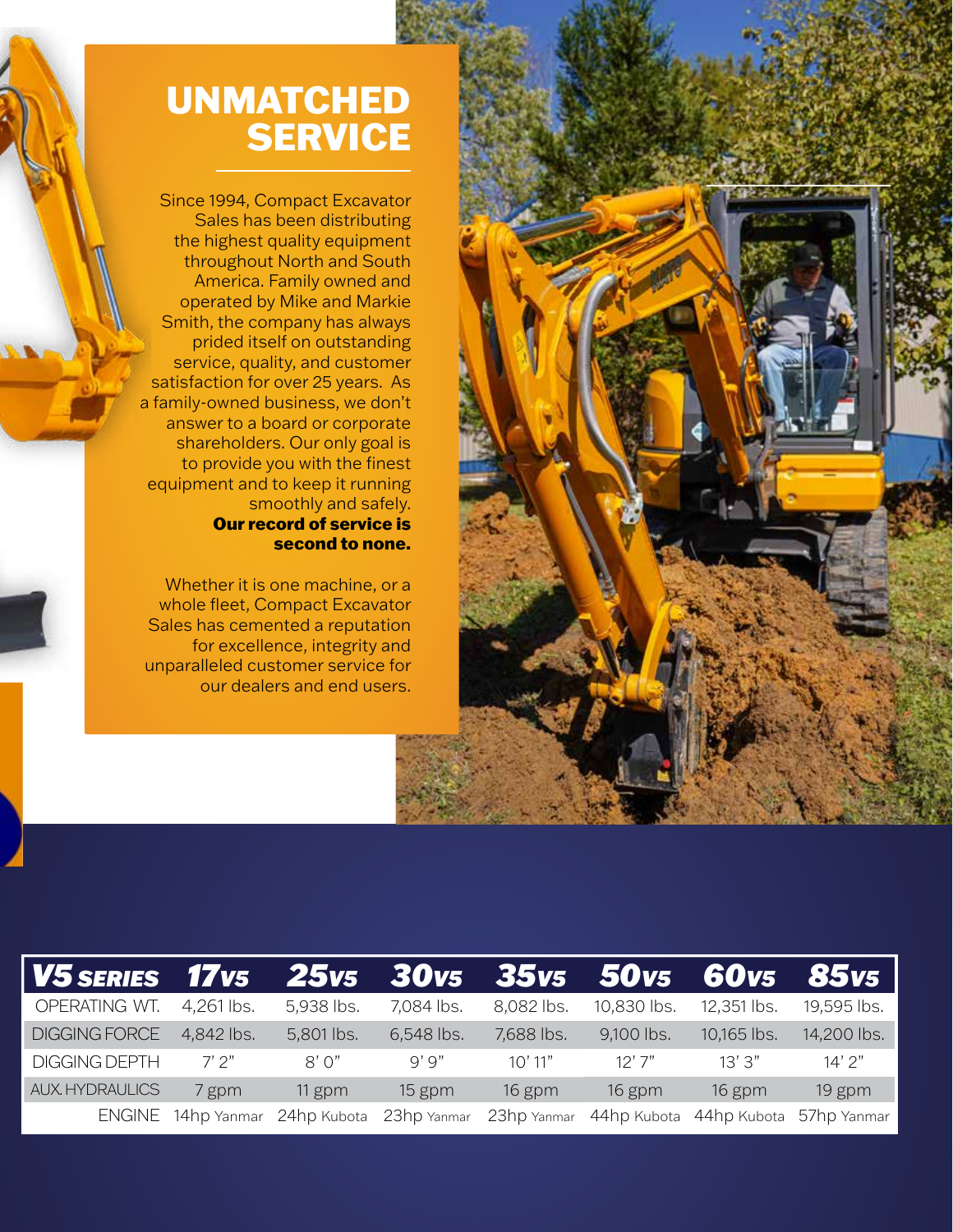### CL35 TRACK LOADER

The fully redesigned CL35 is here. With a rock-solid concept and heavy-duty construction, the CL35 accurately responds to the operator, even in adverse conditions.

The CL35 offers class-leading comfort, ease of use, durability and reliability. Running hydraulic attachments is easier than ever with standard auxiliary detent switch.

| OPERATING WT.                  | 7,804 lbs.         |
|--------------------------------|--------------------|
| 50% TIP CAPACITY 2, 458.2 lbs. |                    |
| <b>AUX. HYDRAULICS</b>         | 17 gpm             |
| <b>GROUND PRESSURE</b>         | 5.62 psi           |
|                                | ENGINE 62hp Kubota |



#### R7 SERIES LARGE EXCAVATORS

KATO's exceptional full-size line of excavators rise to the demands of the biggest earthmoving jobs. All R7 excavator models come standard with cab heat, a/c, pattern change valve, dual auxiliary hydraulics, side and rear view cameras.

| <b>R7 SERIES 514MR 512LC 823MR</b> |             |             |             |
|------------------------------------|-------------|-------------|-------------|
| OPERATING WT. 28,429 lbs.          |             | 31,085 lbs. | 54,050 lbs. |
| <b>DIGGING FORCE</b>               | 22,031 lbs. | 22,031 lbs. | 35,745 lbs. |
| <b>DIGGING DEPTH</b>               | 18'4''      | $18'$ $2"$  | 21'1''      |
| <b>AUX. HYDRAULICS</b>             | 33.3 gpm    | 33.3 gpm    | 65.5 gpm    |
| <b>ENGINE</b>                      | 105hp Isuzu | 105hp Isuzu | 172hp Isuzu |

**Minimum** 

**ATO** 

**KATO**